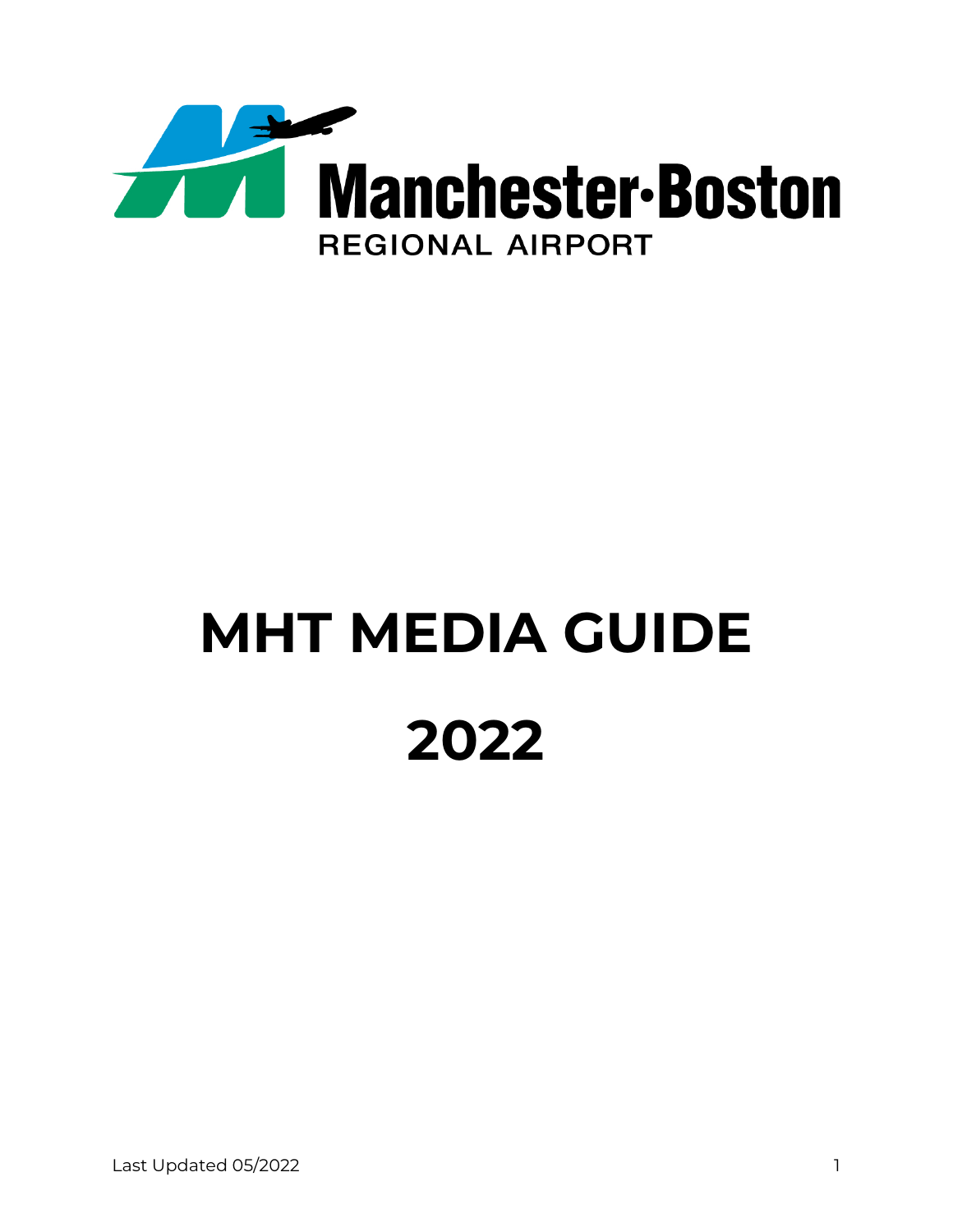# **TABLE OF CONTENTS**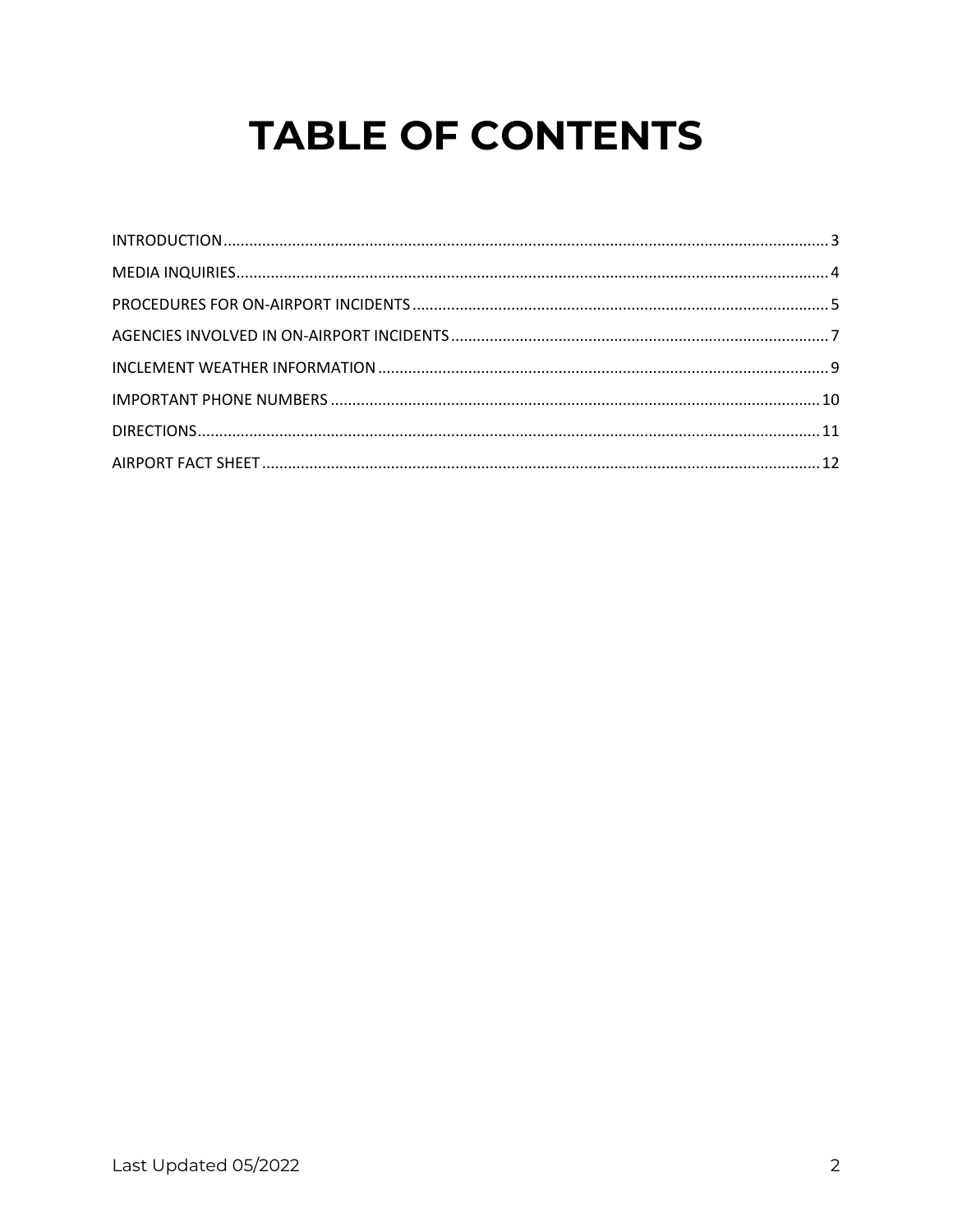# **INTRODUCTION**

<span id="page-2-0"></span>It is the intent of Manchester-Boston Regional Airport (herein after referred to as MHT or the Airport) to provide timely and accurate information to news media organizations and their authorized representatives in the event of an Airport incident or accident.

MHT's policies and procedures require all external communication be centralized for efficiency and accuracy. Therefore, when deemed appropriate, a designated press area will be established on the first floor of the Airport terminal north end, adjacent to Baggage Claim 5.

#### **CONTACT INFORMATION**

| Monday—Friday, 8 a.m. to 5 p.m. | Airport Administrative Offices: 603-624-6539                                   |
|---------------------------------|--------------------------------------------------------------------------------|
|                                 | Outside of normal business hours   Airport Communications Center: 603-624-6556 |

When appropriate, Manchester-Boston Regional Airport will utilize its website and social media to assist in disseminating information:

- MHT website: [www.flymanchester.com](http://www.flymanchester.com/)
- MHT on Twitter: [www.twitter.com/flymanchester](http://www.twitter.com/flymanchester)
- MHT on Facebook: [www.facebook.com/flymanchester](http://www.facebook.com/flymanchester)

An electronic copy of this media guide is located on the [www.flymanchester.com](http://www.flymanchester.com/) website. To access the guide, go to the quick links at the bottom of the home page, and select **Public Documents and Plans**.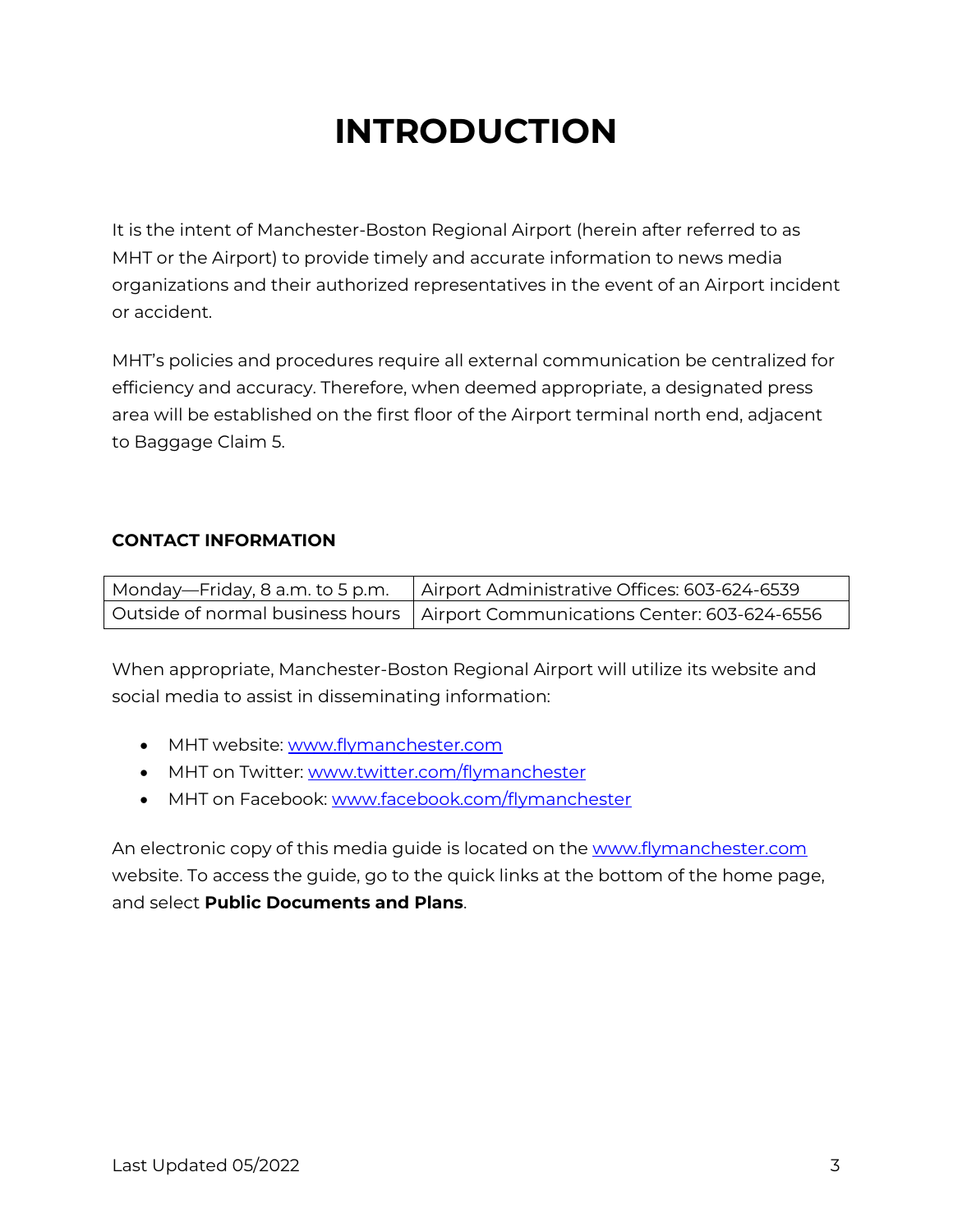# **MEDIA INQUIRIES**

<span id="page-3-0"></span>MHT respectfully requests that all media inquiries be directed to the Airport Administrative Offices or the Airport Communications Center, as described on the previous page. Media representatives should not contact Airport personnel directly for information regarding an Airport incident or accident.

General media inquiries are handled through the Airport Administrative Offices, which are located on the third floor of the terminal building. During evenings, weekends, or holidays, all inquiries should be directed to the Airport Communications Center.

**Media requests for filming or photography should be made before arriving at the Airport to allow for proper coordination.** If a media outlet wishes to film or photograph the security checkpoint or a specific airline or cargo operation, approval must be coordinated through the Airport, Transportation Security Administration (TSA), and/or the individual airline or cargo carrier.

The Airport terminal is a public facility with many unique safety and security features. Therefore, **we request all media representatives to check in at the Airport Communications Center upon arrival**. The Communications Center is located on the first floor of the terminal to the right of the main stairway.

All media representatives are required to display press identification and identify themselves to anyone they interview, photograph, or film on Airport property.

While on-site at MHT, media must not restrict the public's access to gates, ticket counters, baggage claim, or other common areas within the terminal building. Permission from Airport administration must be received prior to setting up any equipment or running any cables in the terminal building. All cables must be placed as directed in a safe manner away from heavily-traveled areas.

Media representatives must remain in publicly accessible, non-secure areas of the Airport at all times, unless under escort by properly badged Airport personnel. When necessary, Airport staff will be made available to assist with Airport access.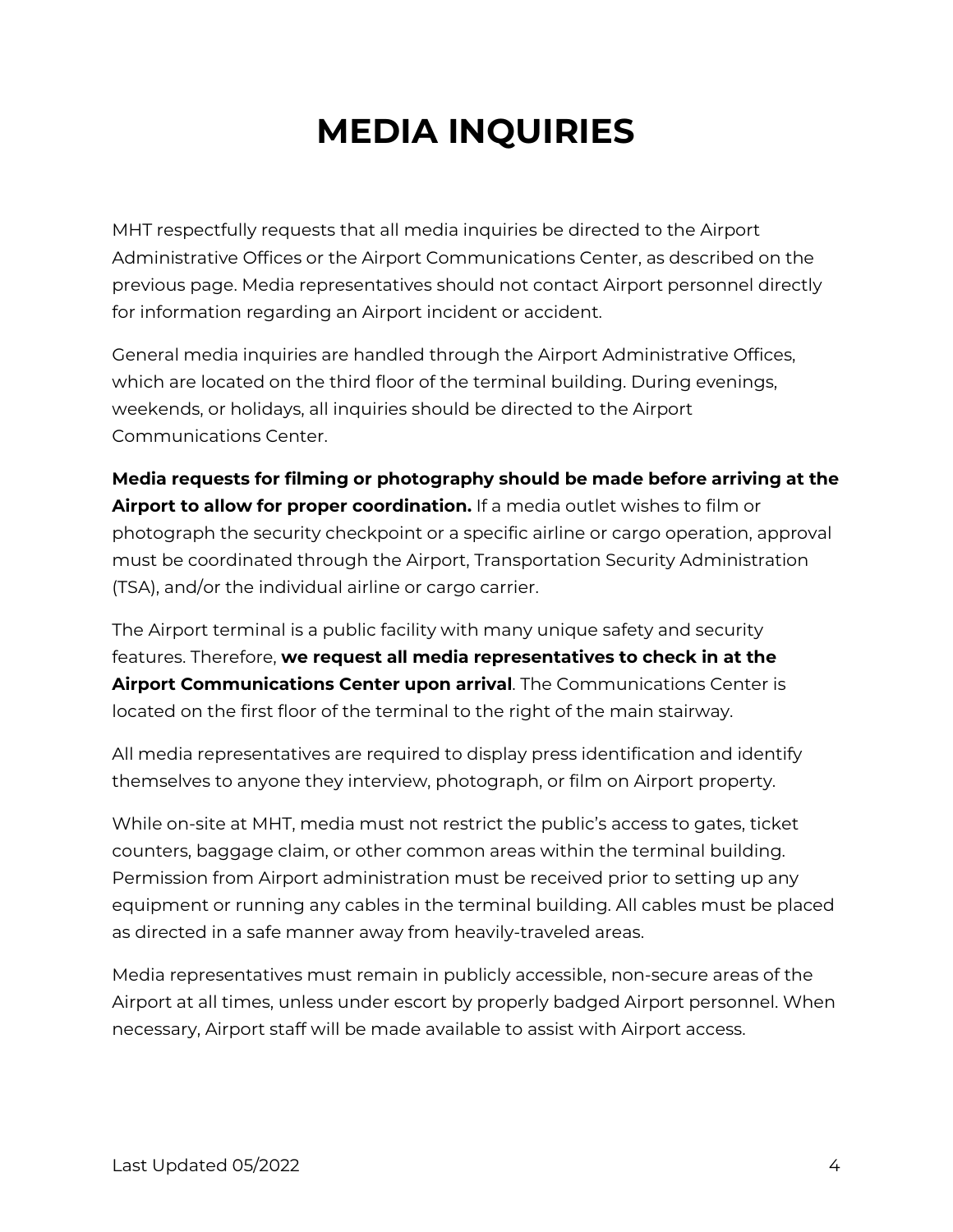# <span id="page-4-0"></span>**PROCEDURES FOR ON-AIRPORT INCIDENTS**

#### **PRESS AREA AND SITUATION BRIEFINGS**

For an Airport incident that attracts multiple media representatives, a press briefing area will be established on the first floor of the terminal adjacent to Baggage Claim Area 5. Media representatives should report to the press briefing area to receive information and future briefing times.

An Airport spokesperson will address media inquiries relating to operations of the Airport. Representatives from the airline/cargo carrier, TSA, or other appropriate organizations will be stationed in the press briefing area to provide information as it becomes available. All media inquiries relating to the cause of the incident or accident will be deferred to the agency possessing the appropriate jurisdiction.

MHT respectfully requests that all media representatives refrain from approaching members of the emergency response team.

MHT does not release the names of passengers or crew. This information will only be provided by the airline/cargo carrier or other involved organizations.

#### **ESCORTS AND SITE ACCESS**

Airport escorts will be assigned to media representatives as operational and safety conditions permit. Media representatives are expected to conduct themselves in a manner so as not to interfere with emergency operations. When appropriate, Airport escort transportation will be provided. At no time will media representatives be allowed outside of the designated airfield location without an Airport escort.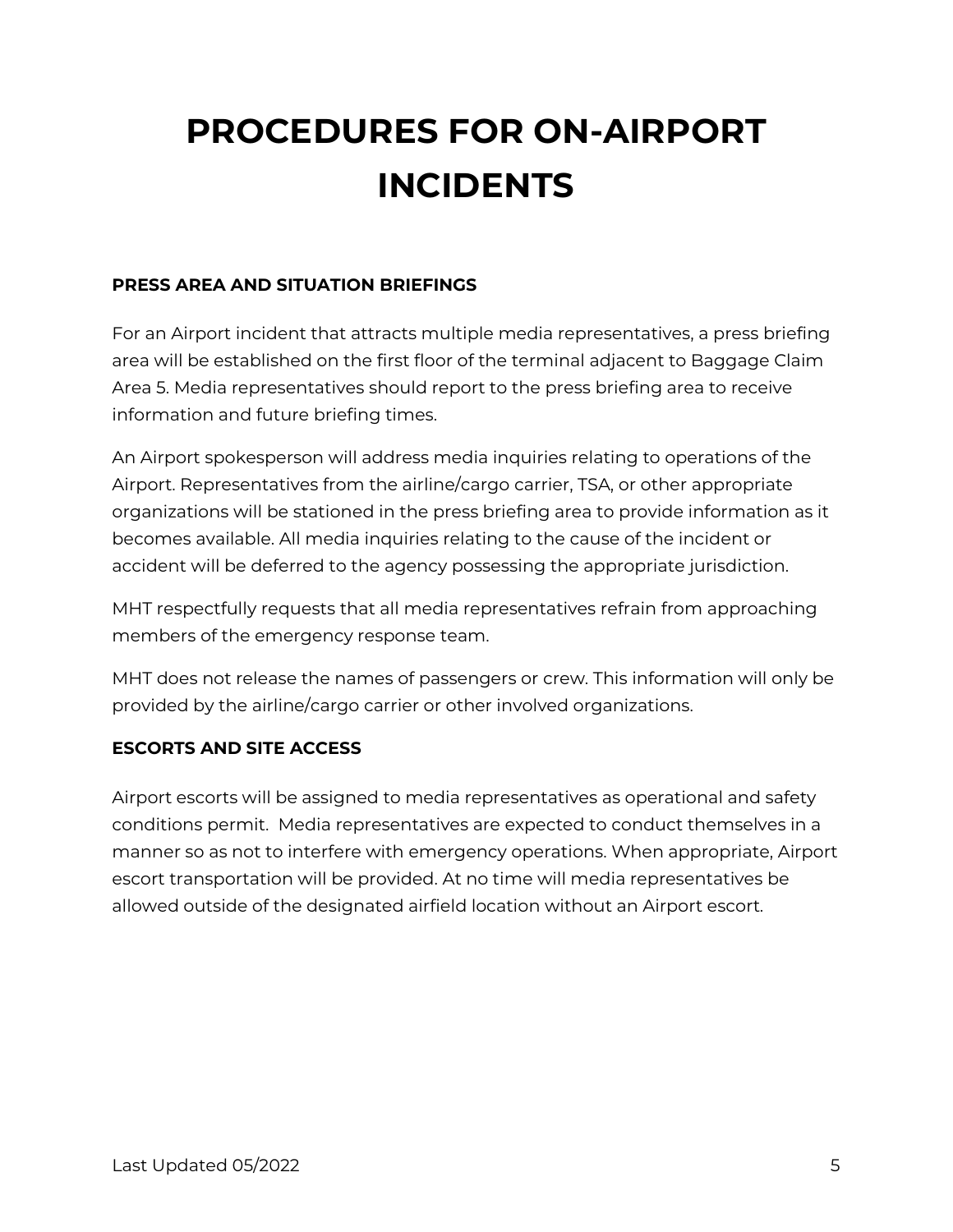#### **MEDIA AIRCRAFT OPERATIONS**

During an on-Airport incident or accident, media aircraft operators must request permission to enter the Airport's control zone through the Federal Aviation Administration (FAA) Air Traffic Control Tower. All media aircraft must remain outside Airport boundaries at an altitude directed by the FAA Air Traffic Control Tower until the appropriate permission is granted.

#### **INTERVIEWS**

The Airport recognizes the media's interest in interviewing passengers or other people involved in an incident or accident. MHT's primary responsibility is to protect the passengers', crews', and families' rights to privacy. Access to passengers is subject to the approval of the appropriate airline or organization(s) involved, including the FAA, TSA, Federal Bureau of Investigation (FBI), and/or the National Transportation Safety Board (NTSB).

Individuals involved in an incident or accident will be transported to a designated holding area. Upon release, they may be available (if they so choose) for an interview. MHT will support any individual and/or their family's decision to not be interviewed or photographed.

#### **PARKING**

If there is a serious on-Airport incident or accident, MHT will designate a staging area in one of the long-term parking lots or surrounding Airport property for media parking.

For short-term media coverage, Lot A (Hourly) is available for parking. Tickets can be validated at the Airport Communications Center.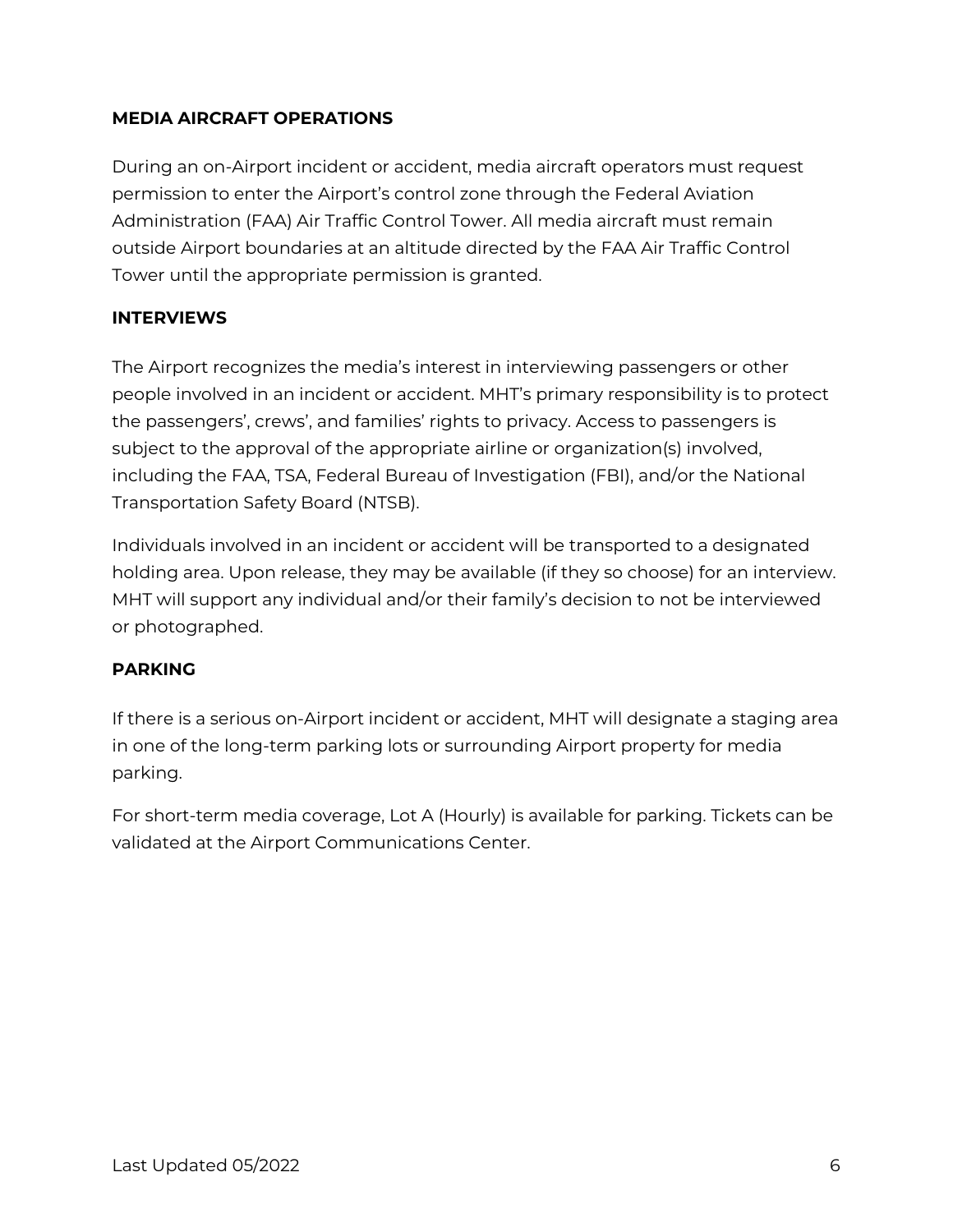# <span id="page-6-0"></span>**AGENCIES INVOLVED IN ON-AIRPORT INCIDENTS**

#### **MHT OPERATIONS TEAM**

During an on-Airport incident, the MHT Operations Team will have operational control. The MHT Fire Department will be responsible for initial emergency/rescue efforts, and the MHT Law Enforcement Unit will establish and maintain security at the incident/accident site. Mutual aid fire departments and law enforcement will be responsible for providing backup during Airport emergencies.

#### **AIRLINES AND CARGO CARRIERS**

The involved airline(s) or cargo carrier(s) will be responsible for providing information regarding passengers, crew, and any detailed information about the flight. The airline is also responsible for ensuring families/friends of victims are notified before identification of the victims is released to the public.

#### **NATIONAL TRANSPORTATION SAFETY BOARD (NTSB)**

The NTSB is the federal agency that investigates aircraft incidents/accidents. The NTSB, or their designated representative, will take custody of the aircraft and its contents until all necessary information is gathered. Once all information has been gathered, the aircraft may be released to the owner. Upon the arrival of the NTSB investigating team, the Airport will assume a support role to the NTSB.

#### **FEDERAL AVIATION ADMINISTRATION (FAA)**

Various branches of the FAA have responsibilities in an aircraft emergency. The FAA operates the Air Traffic Control Tower. Air traffic controllers are responsible for coordinating aircraft in flight, directing certain aircraft movement on the airfield, and initiating aircraft emergency alerts.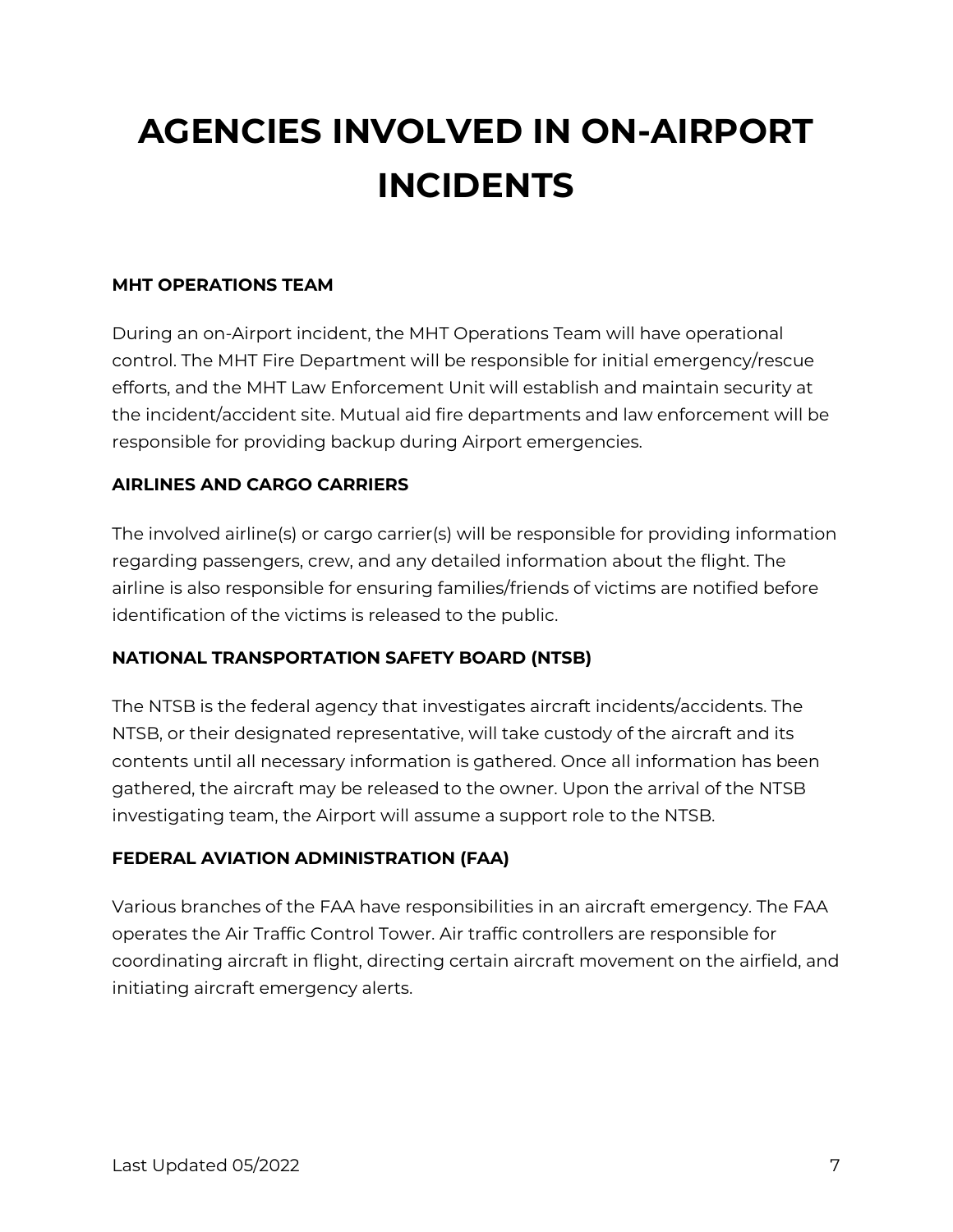#### **FEDERAL BUREAU OF INVESTIGATION (FBI)**

The FBI has jurisdiction if a hijacking, hostage-taking, or terrorism-related incident occurs onboard an aircraft that is still on the ground. The FAA has jurisdiction if a hijacking, hostage-taking, or terrorism-related incident occurs while the aircraft is in flight.

#### **TRANSPORTATION SECURITY ADMINISTRATION (TSA)**

TSA is the federal agency responsible for the Airport's security checkpoint. TSA will respond to security-related incidents/accidents at the Airport.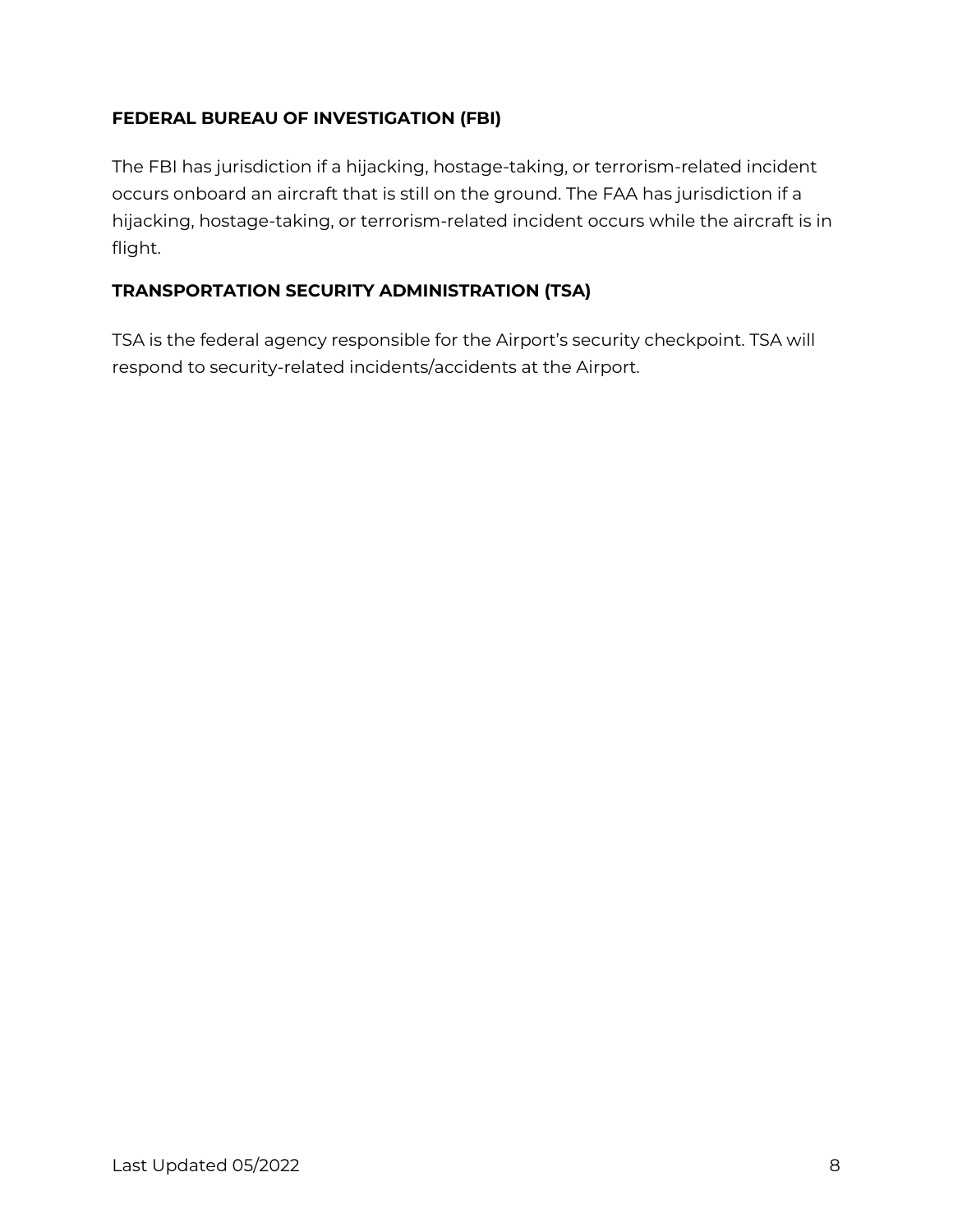# <span id="page-8-0"></span>**INCLEMENT WEATHER INFORMATION**

Adverse weather may affect Airport operations due to airfield conditions. MHT will determine if/when to close airfield surfaces, and in extreme circumstances, the entire Airport. There may be times where runways are closed for short periods to coordinate snow removal operations. This does not constitute a closure of the Airport.

The actions of the airlines and the FAA determine any delays, cancellations, or rerouting of flights. Inquiries about the number of impacted flights and passengers should be directed to individual airlines.

All other weather-related inquiries should be directed to the Airport Administrative Offices or the Airport Communications Center, as directed previously. Media inquiries will be forwarded to the appropriate Airport representative for response.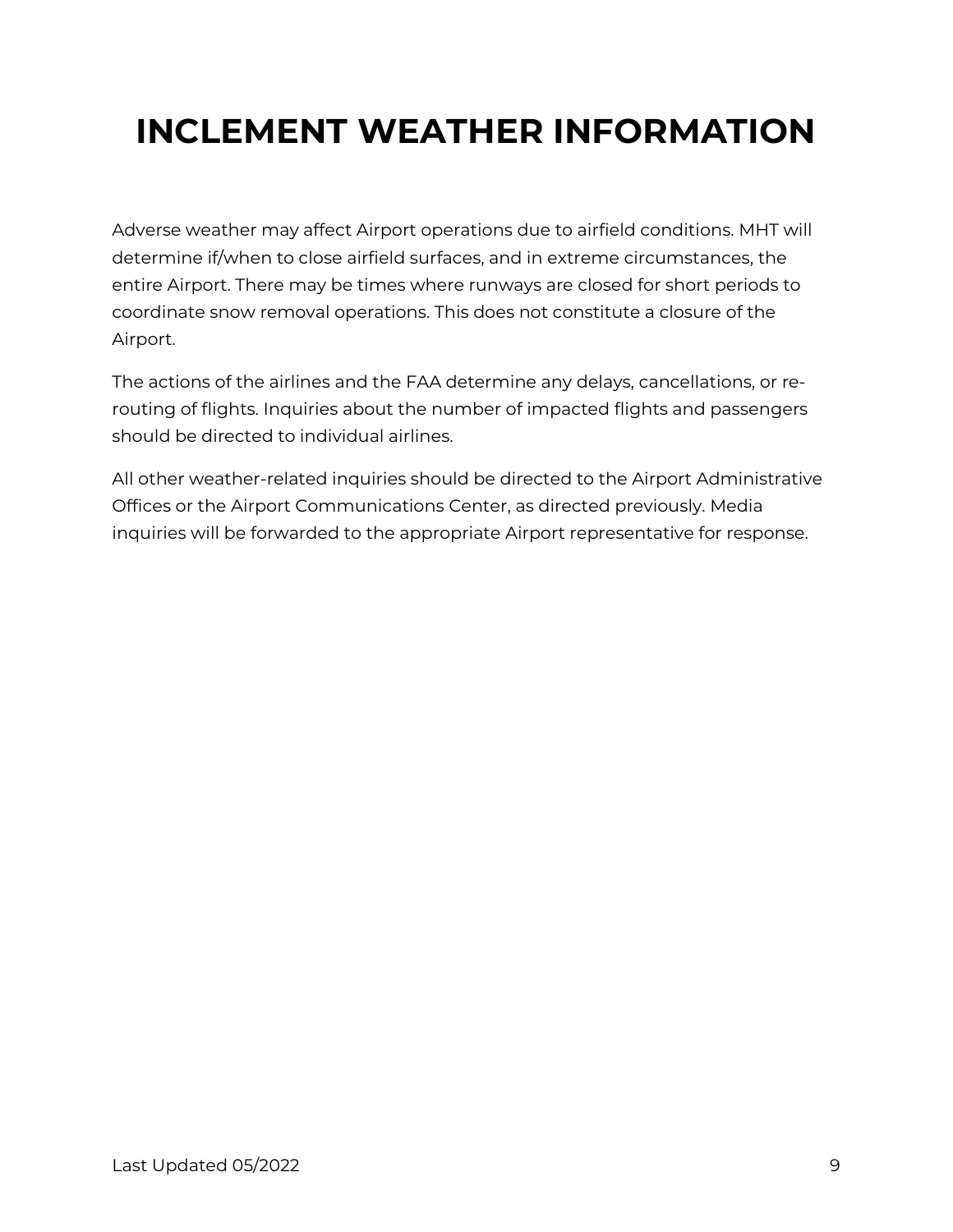### <span id="page-9-0"></span>**IMPORTANT PHONE NUMBERS**

#### **AIRLINES**

| American Airlines      | 800-428-4322 |
|------------------------|--------------|
| Southwest Airlines     | 800-435-9792 |
| <b>Spirit Airlines</b> | 855-728-3555 |
| United Airlines        | 800-864-8331 |

#### **CAR RENTAL AGENCIES**

| Alamo         | 800-222-9058 |
|---------------|--------------|
| Avis          | 800-230-4898 |
| <b>Budget</b> | 800-218-7992 |
| Dollar        | 800-800-4000 |
| Enterprise    | 800-261-7331 |
| Hertz         | 800-654-3131 |
| National      | 877-222-9058 |
| Thrifty       | 800-847-4389 |

#### **OTHER IMPORTANT NUMBERS**

| Airport Administrative Offices               | 603-624-6539 |
|----------------------------------------------|--------------|
| <b>Airport Communications Center</b>         | 603-628-6019 |
| Parking Information                          | 603-641-5444 |
| Airport Law Enforcement Unit                 | 603-624-6349 |
| Transportation Security Administration (TSA) | 603-666-7420 |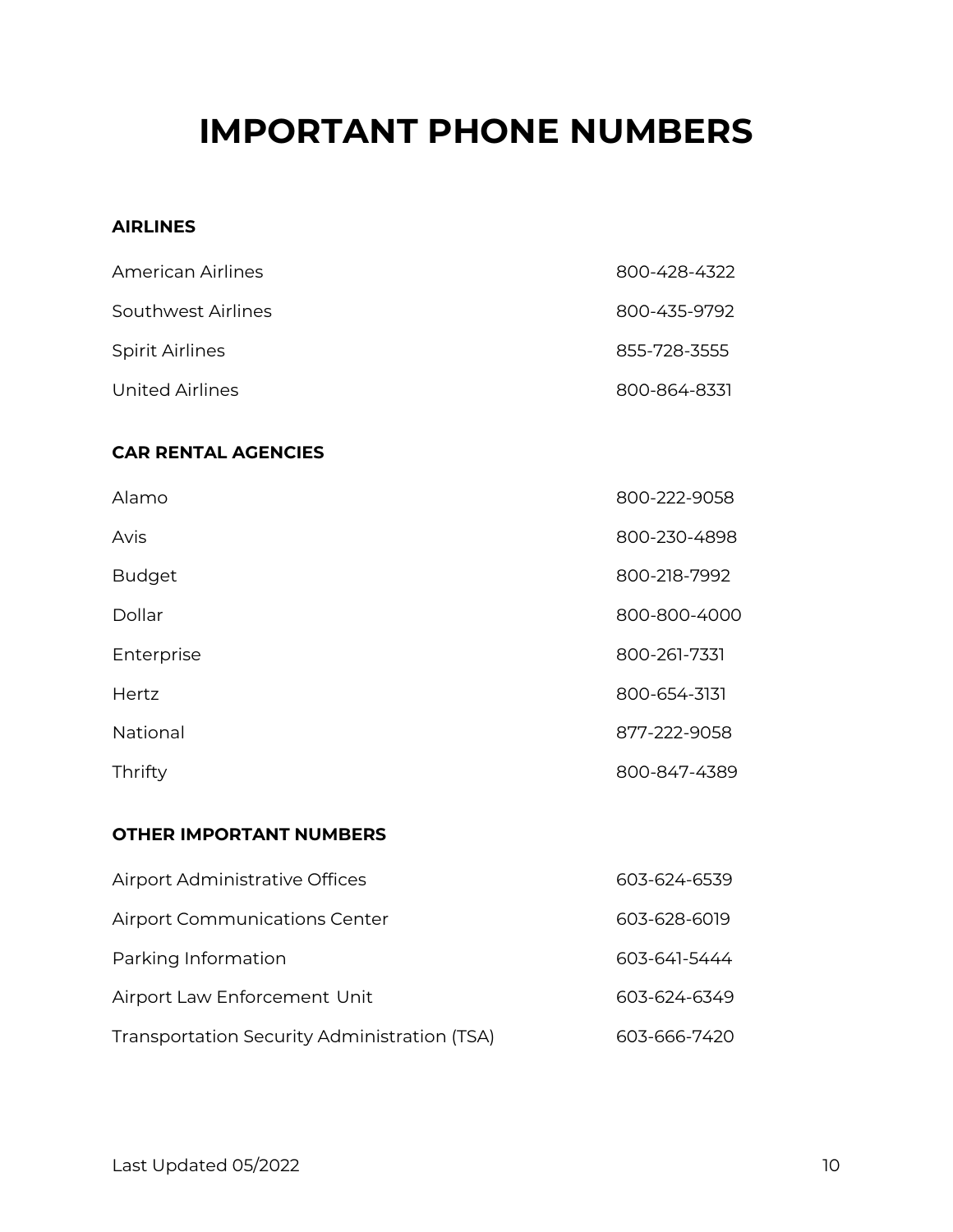# **DIRECTIONS**

<span id="page-10-0"></span>Manchester-Boston Regional Airport is easily accessible from Interstates 93 & 293, Routes 101 & 3, and the F.E. Everett Turnpike. MHT is approximately 50 miles north of Boston and less than an hour's drive from Maine and Vermont.



**From Interstate 93 North and South:** *From the North or South,* take Interstate 93 to Interstate 293 North/NH Route 101 West to the FE Everett Turnpike South. Take Exit 13 (Raymond Wieczorek Drive) and follow the signs to the Airport.

**From US Route 3/FE Everett Turnpike South:** *From the South,* take US Route 3/FE Everett Turnpike to Exit 13 (Raymond Wieczorek Drive) and follow signs to the Airport.

**From NH Route 101 East and West***: From the East*, take NH Route 101 to Interstate 93 South to Interstate 293 North/NH Route 101 West to the FE Everett Turnpike South. Take Exit 13 (Raymond Wieczorek Drive) and follow the signs to the airport. *From the West*, take NH Route 101 to Interstate 293/NH Route 101to the FE Everett Turnpike South. Take Exit 13 (Raymond Wieczorek Drive) and follow the signs to the Airport.